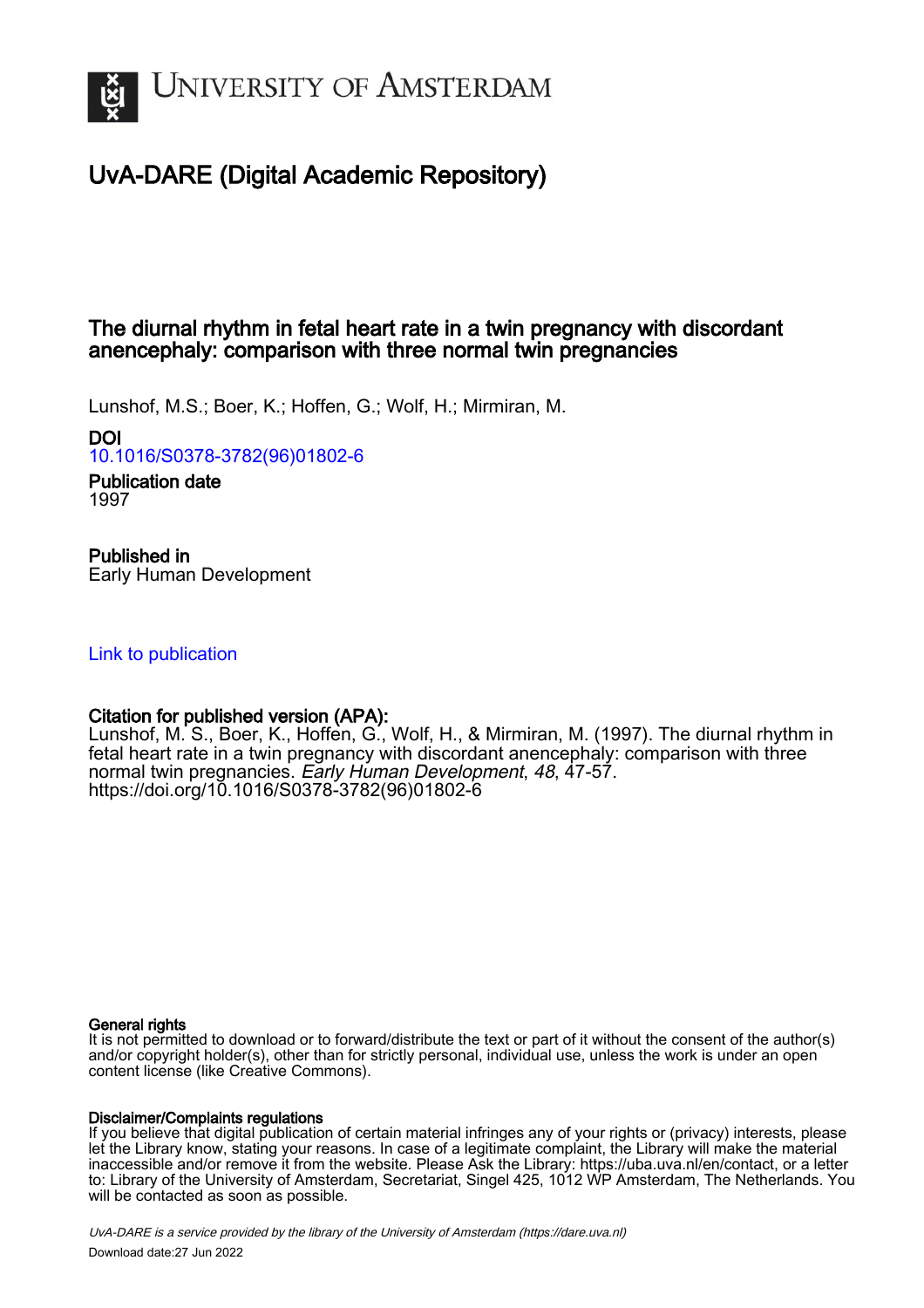

Early Human Development 48 (1997) 47-57



# The diurnal rhythm in fetal heart rate in a twin pregnancy with discordant anencephaly: comparison with three normal twin pregnancies

### Simone Lunshof<sup>a, \*</sup>, Kees Boer<sup>a</sup>, Gerdien van Hoffen<sup>b</sup>, Hans Wolf<sup>a</sup>, Majid Mirmiran<sup>b</sup>

<sup>a</sup>Academic Medical Centre, University of Amsterdam, Department of Obstetrics and Gynaecology, P.O. Box 22700, 1100DE Amsterdam. The Netherlands <sup>h</sup>The Netherlands Institute for Brain Research, Amsterdam, The Netherlands

Received 14 May 1996; revised 9 August 1996; accepted 19 August 1996

#### **Abstract**

In a discordant anencephalic twin the hypothesis was tested that the fetal brain is necessary for the expression of a diurnal rhythm in fetal heart rate. Fetal heart rate recordings were made over a 24 h period in a discordant anencephalic twin pregnancy and in three normal twin pregnancies. Cosinor analysis was used to assess rhythmicity in fetal heart rate and maternal heart rate or activity. Correlations between maternal and fetal rhythms were calculated. A significant diurnal rhythm was found for the fetuses of the control twins, but in neither of the fetuses of the discordant anencephalic twin pregnancy. The maternal rhythm was  $1-2$  h in advance of the heart rate rhythms in all fetuses except the anencephalic one, whose heart rate did not show any correlation with the maternal diurnal rhythm. We conclude that the fetal brain contributes to the generation of the diurnal rhythm in fetal heart rate and synchronization of maternal-fetal rhythms. © 1997 Elsevier Science Ireland Ltd. All rights reserved

Keywords: Anencephaly; Twin pregnancy; Diurnal rhyhm; Fetal heart rate

#### 1. Introduction

In the human adult, the presence of a diurnal rhythm in many physiological functions has been well established. The 'biological clock' in the brain, which

\*Corresponding author. Tel.:  $+31$  20 5663654; fax:  $+31$  20 6963489.

0378-3782/97/\$17.00 © 1997 Elsevier Science Ireland Ltd. All rights reserved PII S0378-3782(96)01802-6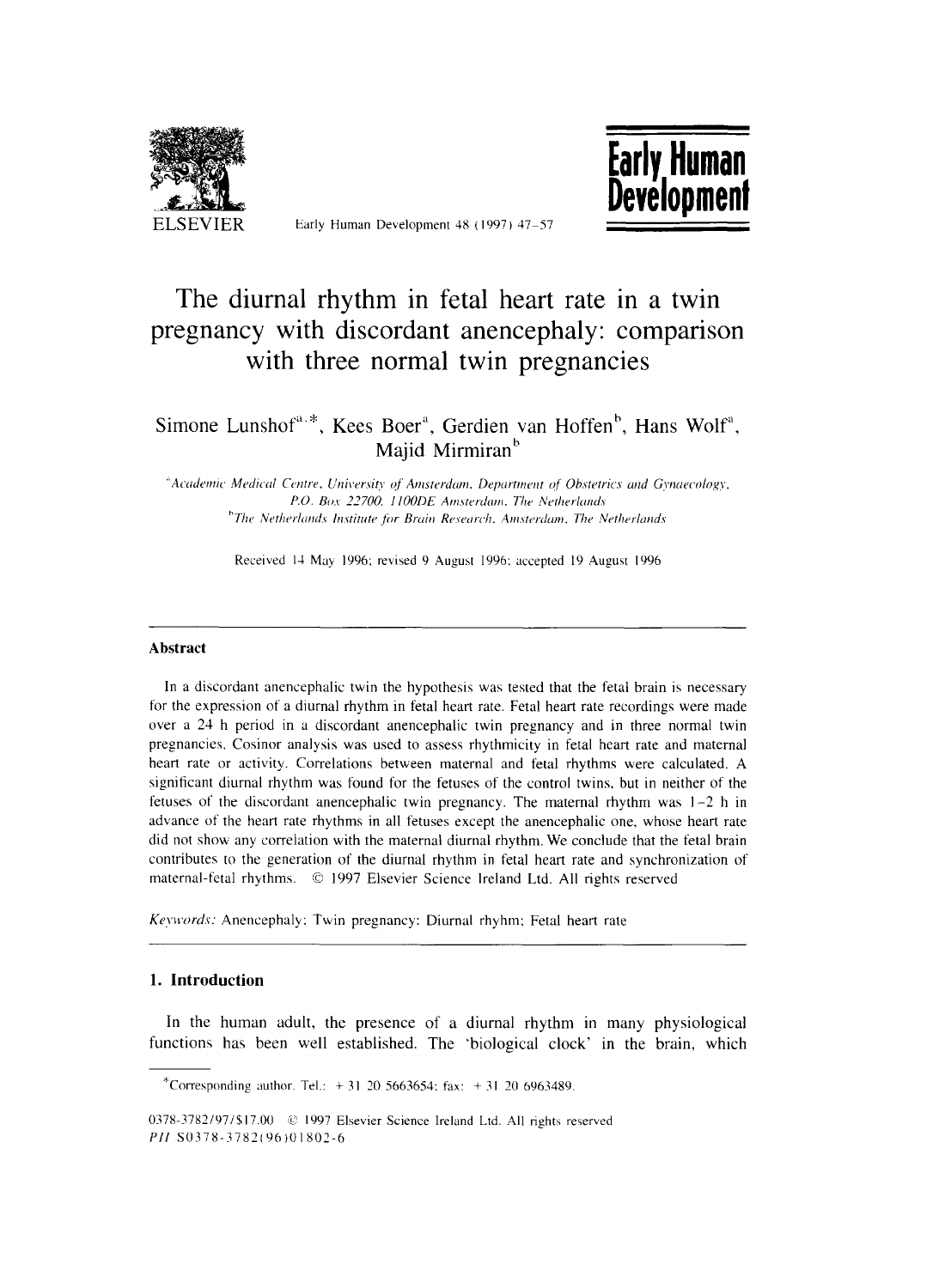| Table | linical data of a discordant anencephalic twin and three 'normal' twins |                                               |                             |                  |                                                        |             |                                        |                   |                                               |
|-------|-------------------------------------------------------------------------|-----------------------------------------------|-----------------------------|------------------|--------------------------------------------------------|-------------|----------------------------------------|-------------------|-----------------------------------------------|
| Case  | fetus 1/2                                                               | Gestational<br>recording<br>(weeks)<br>age at | Gestational<br>age at birth | Delivery<br>mode | $\tilde{s}$                                            | Zygosity    | Weight                                 | Apgar<br>Score 5' | problems<br>Neonatal                          |
|       | - anencephalic<br>normal                                                | 35                                            | 37 5/7                      | Vaginal          | Male                                                   | Bizygotic   | 1565                                   |                   | Died during delivery                          |
|       |                                                                         | 35                                            | 36 1/7                      | ن<br>م           | Female<br>Female<br>Female<br>Female<br>Hemale<br>Male | Bizygotic   | 2690<br>ESS 885<br>ESS 855<br>ESS 7410 | っ                 |                                               |
|       |                                                                         | $\mathfrak{H}$                                | 36 6/7                      | Vaginal          |                                                        | Bizygotic   |                                        | ≘                 |                                               |
|       |                                                                         | 35                                            | 35 4/7                      | S.C.             |                                                        | Monozygotic |                                        | ≘                 |                                               |
|       |                                                                         |                                               |                             |                  |                                                        |             |                                        | ≘                 | at age of 2<br>pneumonia<br>Died of<br>months |

 $\bf 48$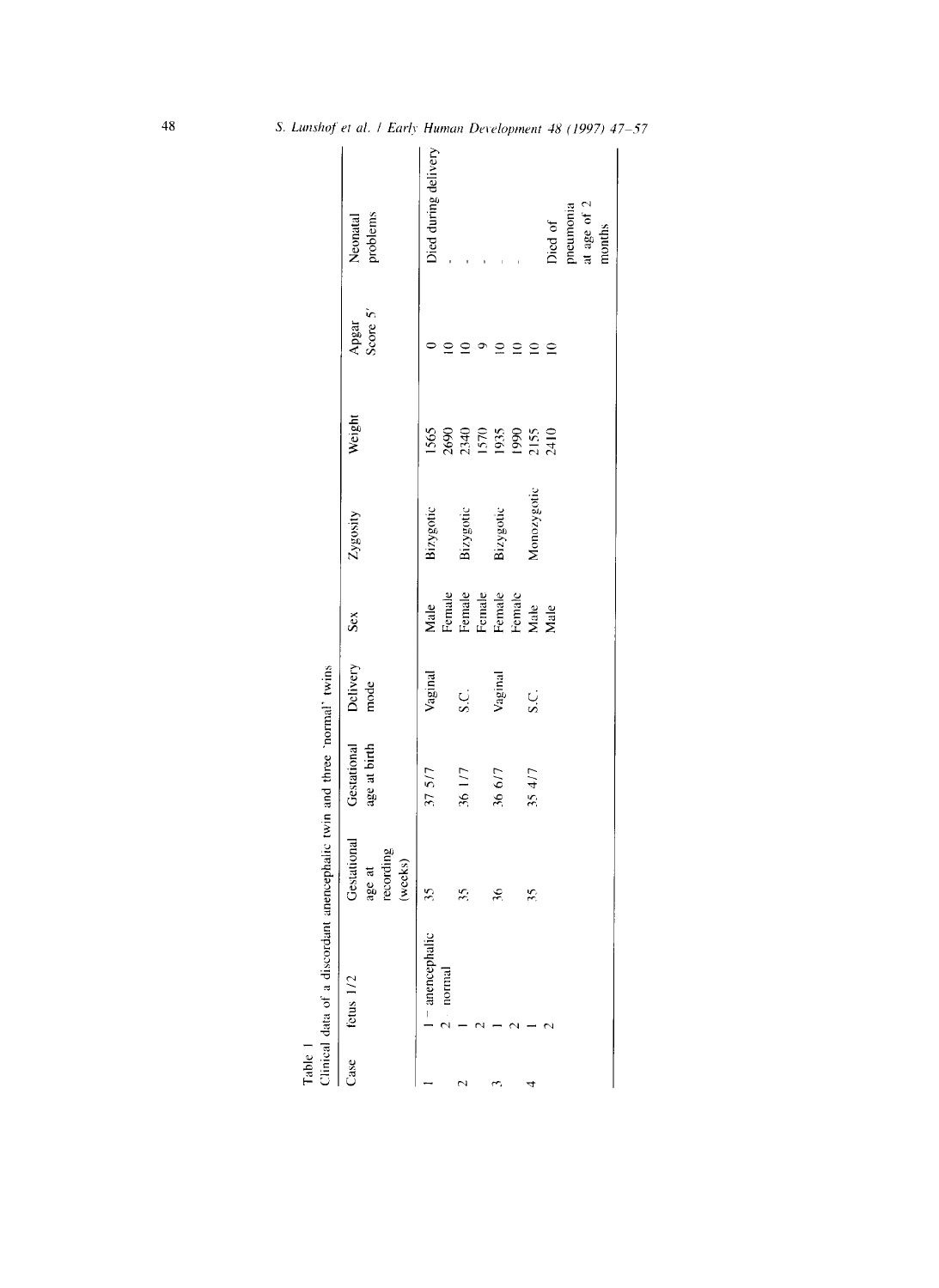regulates these rhythms, is located in the suprachiasmatic nuclei (SCN) of the anterior hypothalamus. In the fetus a diurnal rhythm in mean heart rate and motility exists from mid-gestation onwards [10,11,17,19]. The fluctuations in fetal heart rate are strongly related to the maternal diurnal rhythm. Whether, or to what extent, the fetal brain contributes to the diurnal rhythm in fetal heart rate is not yet known  $[1,6,17]$ .

A twin pregnancy with discordant anencephaly offered a unique opportunity to study the role of the fetal brain in the generation of prenatal diurnal rhythms. In this study we report our findings from a 24 h continuous fetal heart rate recording of a normal and an anencephalic fetus at 35 weeks of gestation. We compare the presence of a diurnal rhythm in heart rate in this discordant anencephalic twin pregnancy with the findings in three normal twin pregnancies.

### 2. Subjects and methods

In a 27-year-old primigravida, a twin pregnancy with discordant an encephaly was found by routine ultrasound at 14 weeks of gestation. The parents decided to continue the pregnancy. During pregnancy the anencephalic fetus developed hydramnios. The patient was admitted to hospital at 32 weeks because of mechanical discomfort. The normal fetus showed normal growth and cardiographic recordings were optimal. After informed consent, a continuous 24 h heart rate recording was made of both twins from 1400 to 1400 h at 35 weeks of gestation. A Hewlett Packard M1350A ultrasound heart rate monitor was used for the heart rate recording. Maternal rest-activity was simultaneously recorded, using a small ambulatory wrist monitor [7]. The anencephalic fetus died during delivery at 37 weeks of gestation. Postmortal examination showed a 'classic' case of anencephalia with an absent cerebrum including hypothalamus and cerebellum. Only rudiments of the pituitary gland were found, together with hypoplastic adrenal glands.

Three twin pregnancies of comparable gestational age served as controls. The clinical data of all patients are shown in Table 1. Patients 2 and 3 were admitted to hospital because of mild hypertension. In patient 4 discordant fetal growth was diagnosed by ultrasound. Continuous 24 h fetal heart rate monitoring was performed in the same way as described for the discordant anencephalic twin. The only methodological difference was that we recorded maternal heart rate instead of



Fig. 1. Representative fetal heart rate (FHR) recording of the discordant anencephalic twin. Gestational age 35 weeks. Trace A: FHR of the normal twin. Trace B: FHR of the anencephalic twin.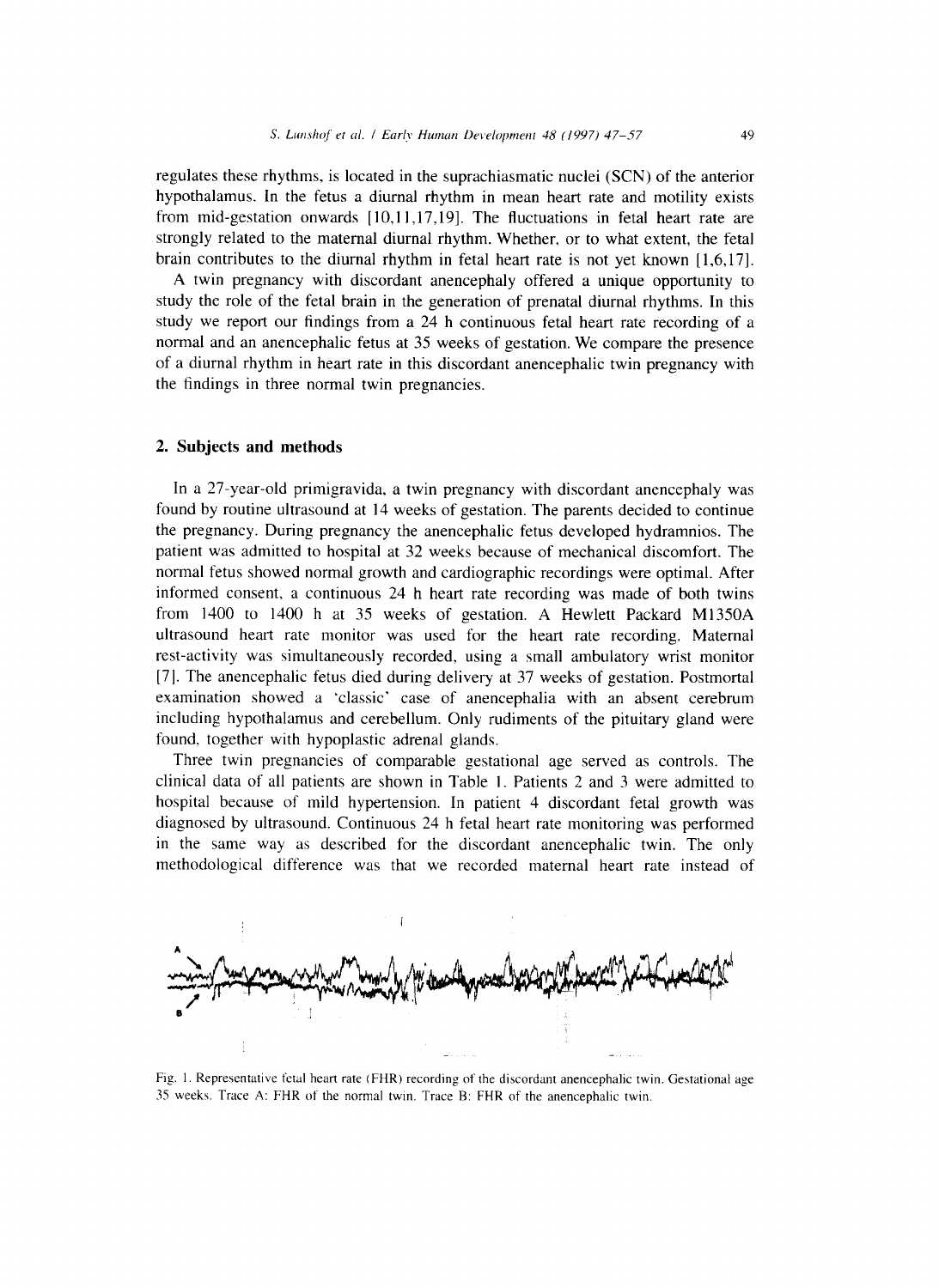maternal rest-activity simultaneously with the fetal heart rate in these control pregnancies. A Polar sporttester (Polar Electro OY, Finland) was used for measuring maternal heart rate every minute over 24 h.

Fetal heart rate data were analysed on-line and stored as mean heart rate per min and averaged per h. For statistical analysis of diurnal rhythm a cosinor analysis was performed on the fetal heart rate means. This method is based on fitting the data to a cosine function of a fixed period length (i.e. 24 h) by the method of least squares [2,9]. The following parameters of the fitted function were used for comparison among the subjects: mesor (24 h mean); amplitude (differences between the maximum and the mesor values) and acrophase (time of the peak of the rhythm). The statistical significance of the cosine fit is expressed as F-statistic. For each pair of twins the correlation between the heart rate rhythms of fetus 1 and fetus 2 were



Fig. 2. Discordant anencephalic twin. (a and b) Mean fetal heart rate per h is plotted for both twins (solid line). Maternal activity is shown in (c) (solid line). A cosine fit with a period of 24 h is plotted as a dashed line. The night period of the mother is indicated by a black bar on the x-axis. fhr an  $=$  fetal heart rate in anencephalic twin; fhr2 = fetal heart rate in healthy twin; m act = maternal activity.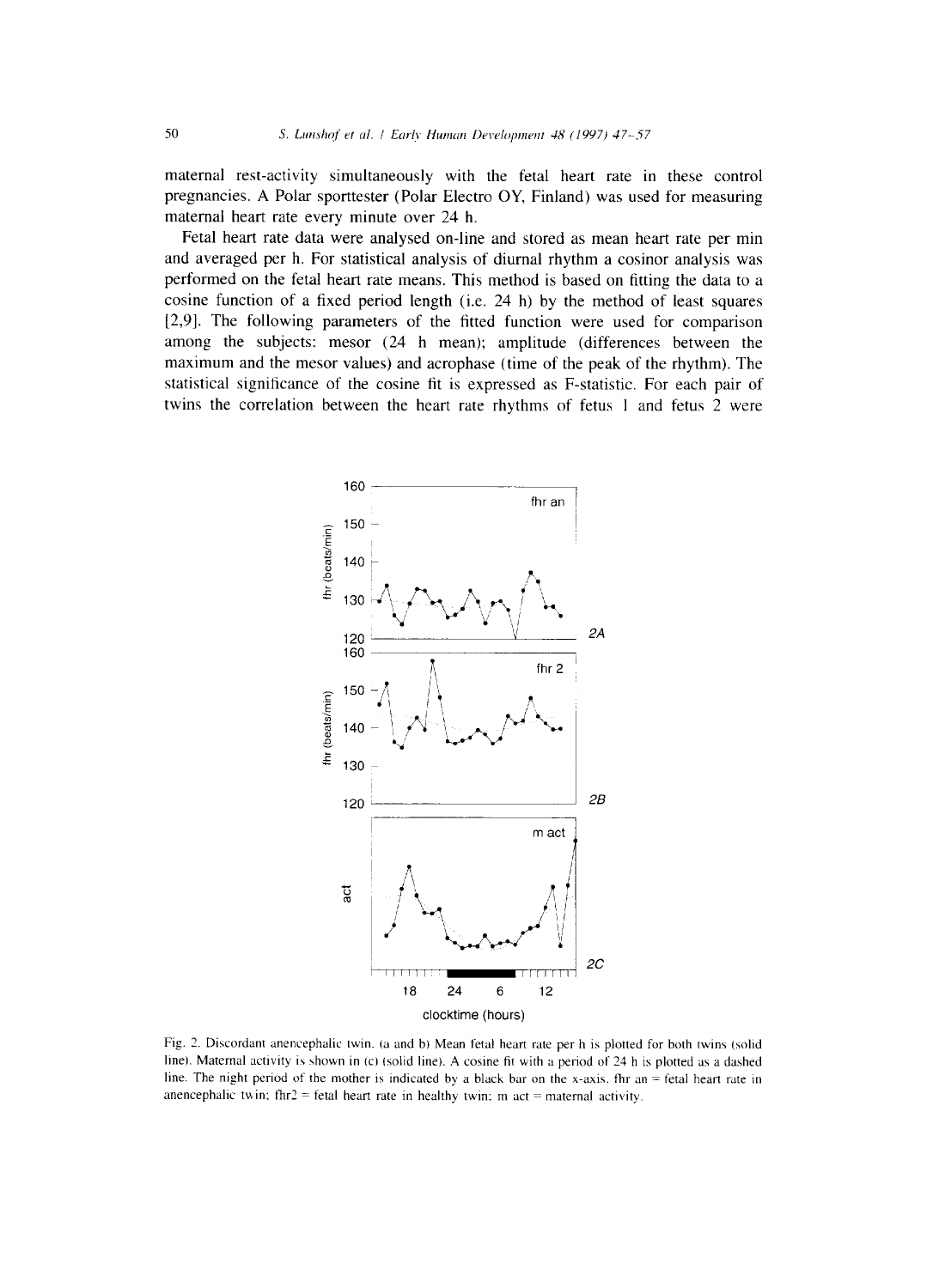calculated. Similar tests were performed to examine the level of correlation between fetal and maternal rhythms.

#### 3. Results

A representative part of the original fetal heart rate recording of the discordant anencephalic twin is shown in Fig. 1. Fig. 2 shows the mean fetal heart rate of the anencephalic fetus and its twin over 24 h, together with the day-night rhythm in maternal activity. The 24 h rhythm in fetal heart rate and maternal heart rate of the three control twins are shown in Figs.  $3-5$ . In Fig. 6 the diurnal rhythms in fetal heart rate of all fetuses are presented in terms of amplitude, mesor, acrophase and F-statistic. The mean heart rate data of all control fetuses show a diurnal rhythm with



Fig. 3. Twin pregnancy 2. (a and b) Mean fetal heart rate per h is plotted for both twins (solid line). Maternal heart rate is shown in (c) (solid line). A cosine fit with a period of 24 h is plotted as a dashed line. The night period of the mother is indicated by the black bar on the x-axis. fhr = fetal heart rate;  $mhr$  = maternal heart rate.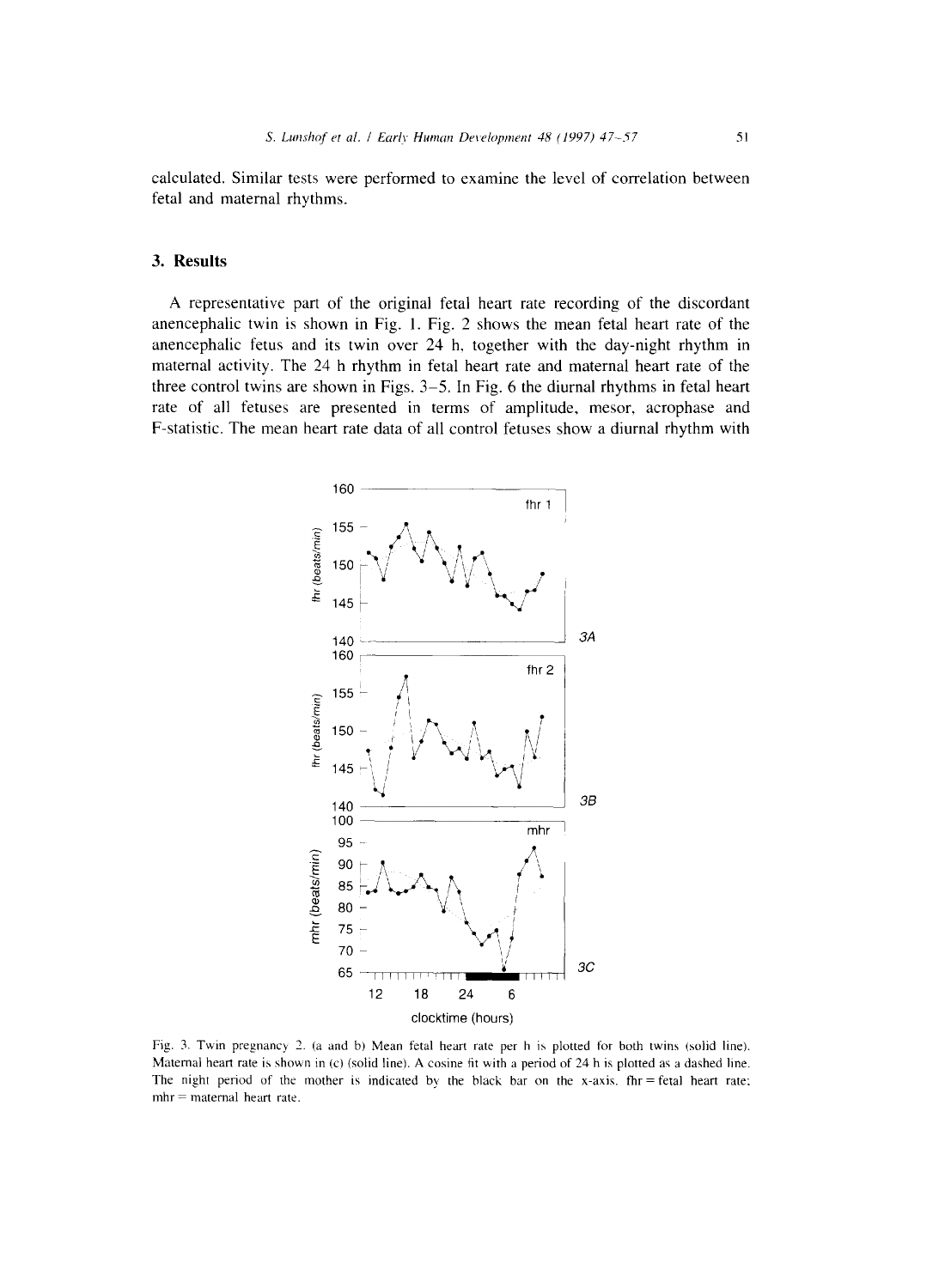

Fig. 4. Twin pregnancy 3. (a and b) Mean fetal heart rate per hour is plotted for both twins (solid line). Maternal heart rate is shown in (c) (solid line). A cosine fit with a period of 24 h is plotted as a dashed line. The night period of the mother is indicated by the black bar on the x-axis. fhr = fetal heart rate;  $mhr$  = maternal heart rate.

an amplitude between  $2-8$  beats per min; a mesor heart rate of  $140-151$  beats per min; and an acrophase between 1500 and 1930 h. Cosinor analysis demonstrated that the diurnal rhythm in fetal heart rate was significant at the 1 percent's level (F stat > 5.85, df =  $(2, 21)$ ) in all control fetuses, except for one which showed a rhythm with a significance at the 10 percent's level (F stat = 2.55). No significant diurnal rhythm was found for the anencephalic fetus (F stat =  $0.29$ ) or for its normal twin (F stat = 0.95), despite a profound significant diurnal rhythm in maternal activity  $(F$  stat = 12.3). In Fig. 7a it is shown that the correlation between the individual fetal heart rate rhythms in all three control twins is clearly higher than the correlation between the anencephalic fetus and its twin. The correlations of the individual fetal heart rate rhythms and the maternal heart rhythms are significant for the three control twins, with the maternal acrophase being  $1-2$  h in advance of the fetal acrophase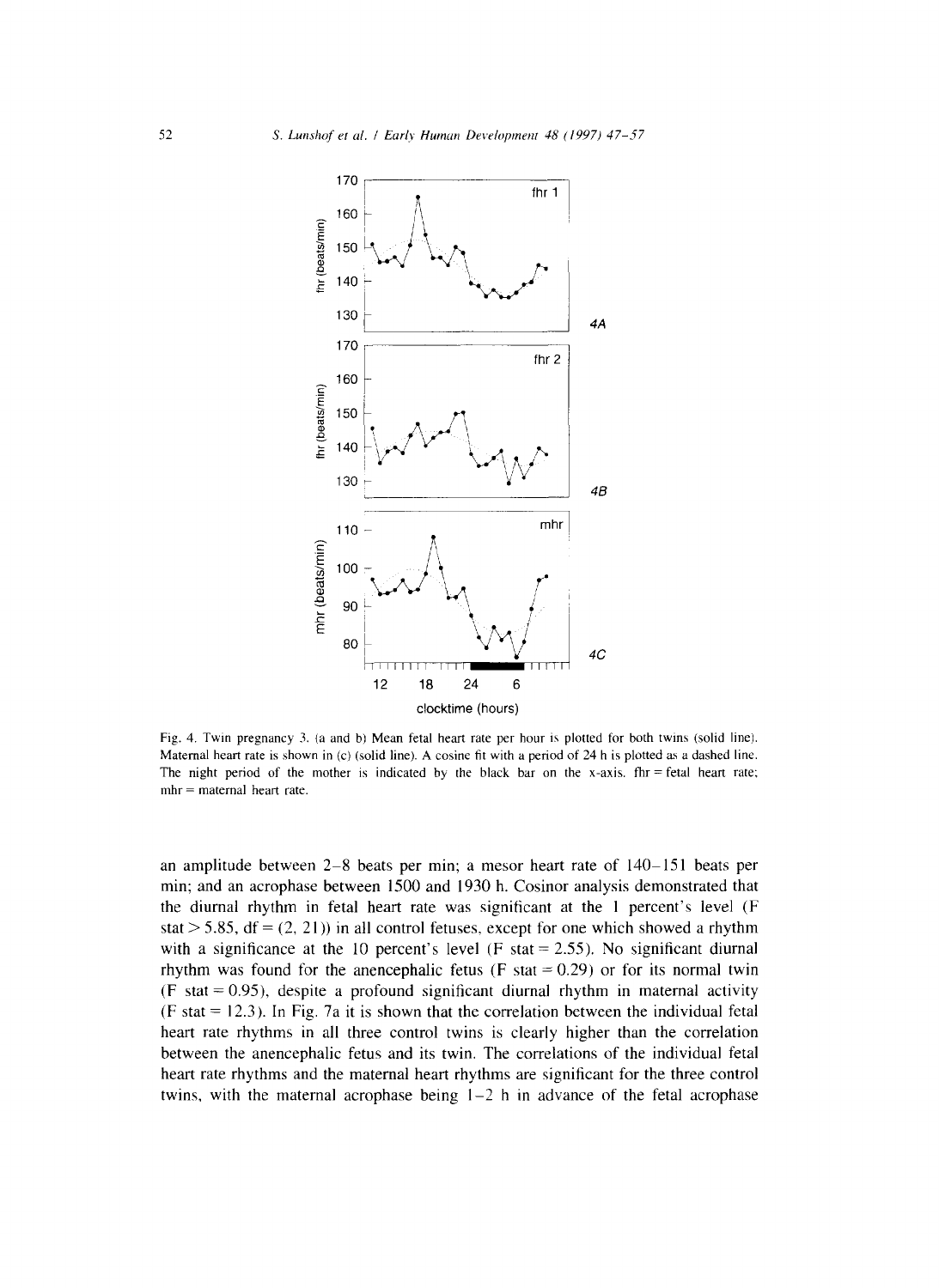

Fig. 5. Twin pregnancy 4. (a and b) Mean fetal heart rate per hour is plotted for both twins (solid line). Maternal heart rate is shown in (c) (solid line). A cosine fit with a period of 24 h is plotted as a dashed line. The night period of the mother is indicated by the black bar on the x-axis. fhr = fetal heart rate;  $mhr$  = maternal heart rate.

(Fig. 7b). Fig. 7c shows that there is no significant correlation between the anencephalic twin's heart rate rhythm and its mother's activity rhythm.

### 4. Comment

Diurnal rhythms in mean fetal heart rate are well established [10,11,17,19]. In the third trimester of pregnancy, the fetal heart rate rhythm is correlated with the maternal heart rate rhythm. However, the mechanism regulating this phenomenon is still unknown  $[1,10,17]$ . Animal studies indicate that the fetal brain plays an active role in the generation of diurnal rhythms before birth [12].

In accordance with the studies of Yoshizato [20], Terao [16], van der Moer [8] and Kurauchi [5], the fetal heart rate pattern of the anencephalic fetus in our study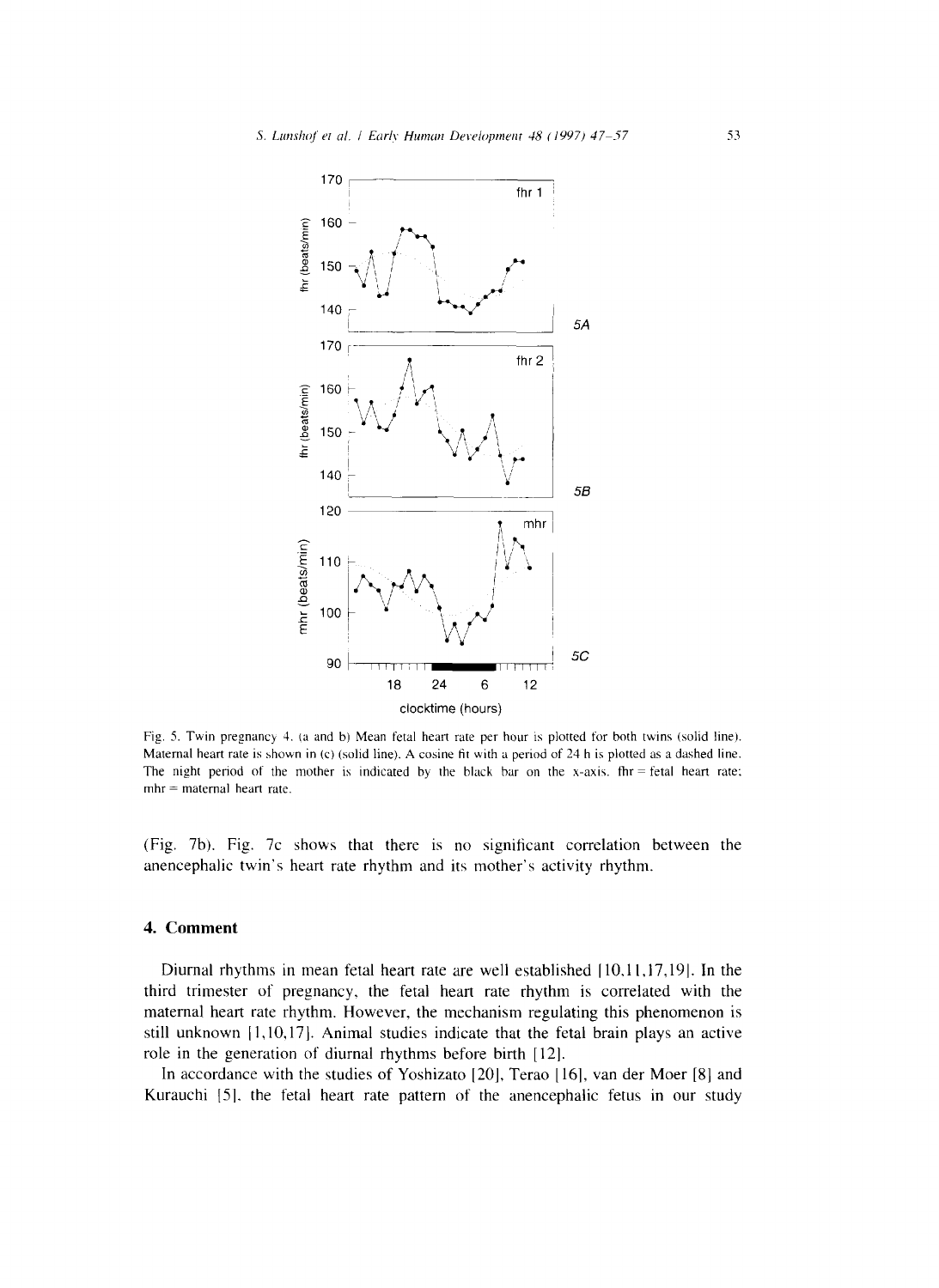

Fig. 6. Circadian analysis of fetal heart rate (fhr). Data from 4 twin-pregnancies (1 twin with discordant anencephaly). Each point represents one fetus. The circadian rhythm is described by four parameters: amplitude, mesor. F-statistic and acrophase (arrows indicate the normal twin of the anencephalic fetus).

corresponds with the absence of the central nervous system from the level of the medulla oblongata, which may be present in a rudimentary form. This was indeed confirmed by the findings from the autopsy material which showed that cerebrum including hypothalamus and cerebellum were absent.

This case offered a unique opportunity to explore whether the fetal brain is important for the expression of a diurnal rhythm in fetal heart rate in humans. Three control twin pregnancies were studied in the same way to compare the presence of diurnal rhythms in 'normal' twins with the findings in the discordant anencephalic twin. The presence of a clear diurnal rhythm in fetal heart rate in all normal twin pregnancies and the absence of these rhythms in the anencephalic fetus despite an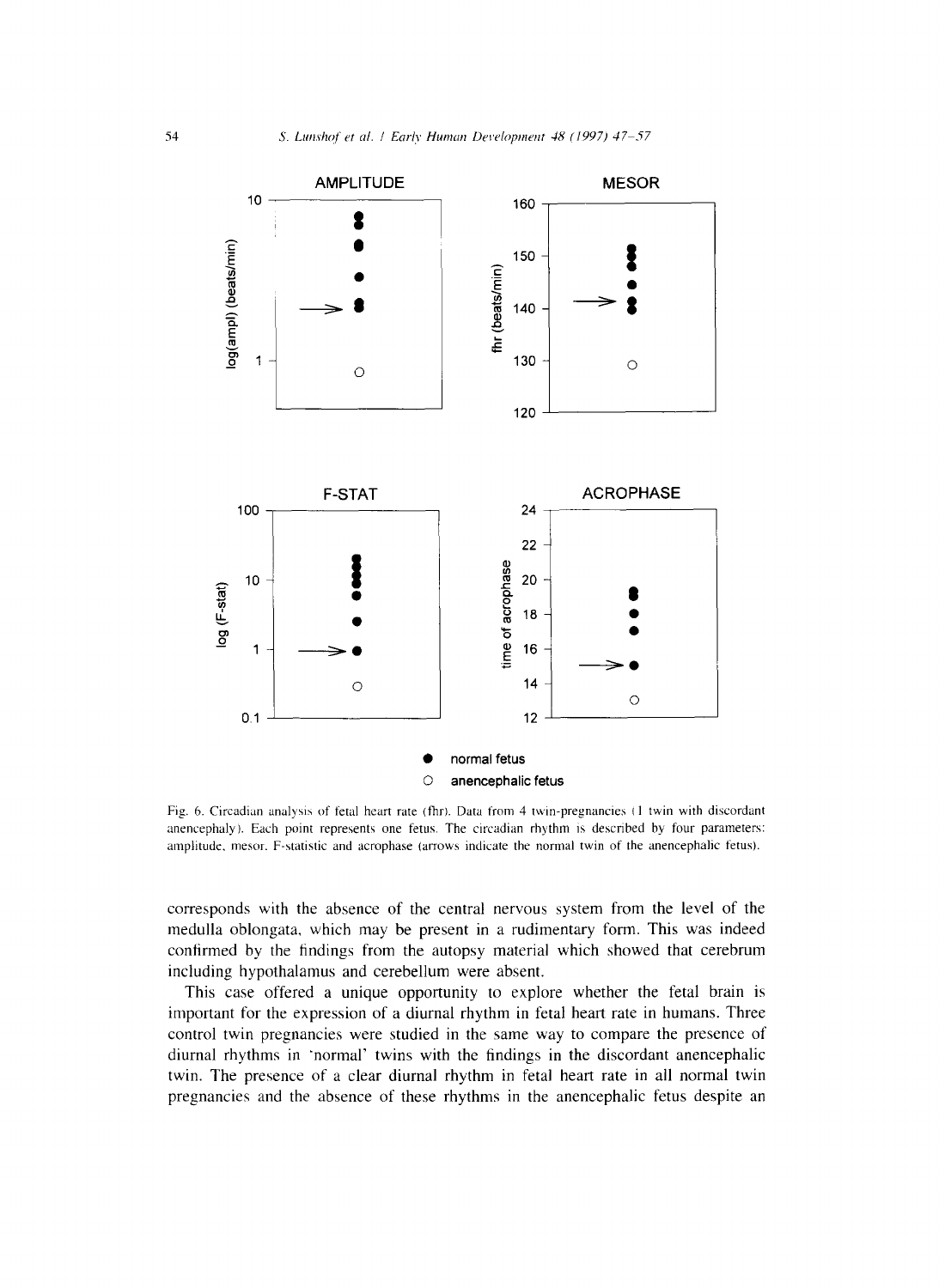

Fig. 7. (A) correlation between both fetuses in each pair of twins. (B) correlation between the individual fetal heart rate rhythms (fhr) and the maternal heart rate rhythm (mhr) in three control twins; the dashed lines connects the coefficients (corr.coeff.) of each pair of twins. (C) correlation (corr.) between both fetal heart rate rhythms and the maternal activity (mact) in the discordant anencephalic twin pregnancy.

intact maternal diurnal rhythm supports our hypothesis that the fetal brain is indeed crucial for the generation of a fetal diurnal rhythm.

The question arises why the normal fetus in this discordant anencephalic twin did not show a diurnal rhythm. The mechanism of 'tactile communication between twins in utero'  $[14]$  could partly explain this phenomenon: several studies  $[3,4,13-15]$  have demonstrated a remarkable synchronicity of fetal heart rate, movements and behavior patterns between both fetuses in normal twins. It is hypothesized that the movements of one fetus may provoke movements in the other fetus, and that this 'tactile communication accounts for simultaneous fetal heart rate patterns in both fetuses. The importance of twin-twin interactions for similar heart rate patterns in twins is confirmed by the high correlation coefficients between the heart rate rhythms of the normal twins (Fig. 7a). This high correlation can not be explained by monozygosity, as two control twins were bizygotic (Table 1). The correlation coefficient of the discordant anencephalic twin is markedly lower, but still just reaches significance (Fig. 7a). Anencephalic fetuses with a defect hindbrain show qualitatively and quantitatively abnormal motor behavior, characterized by forceful, jerky general movements, which are of large amplitude and occur in burst-pause patterns [18]. It is plausible that such forceful movements of the anencephalic fetus in our study influenced the behaviour and heart rate of its twin and were responsible for the disturbance of the diurnal rhythm of the normal fetus.

From this study of a discordant anencephalic twin pregnancy in which we explored the role of the fetal brain for the generation of diurnal rhythms in fetal heart rate, the following conclusions can be drawn:

- 1. The fetal brain might indeed contribute to the generation of a diurnal rhythm in fetal heart rate.
- 2. The diurnal fetal heart rate rhythm 'follows' the maternal heart rate in normal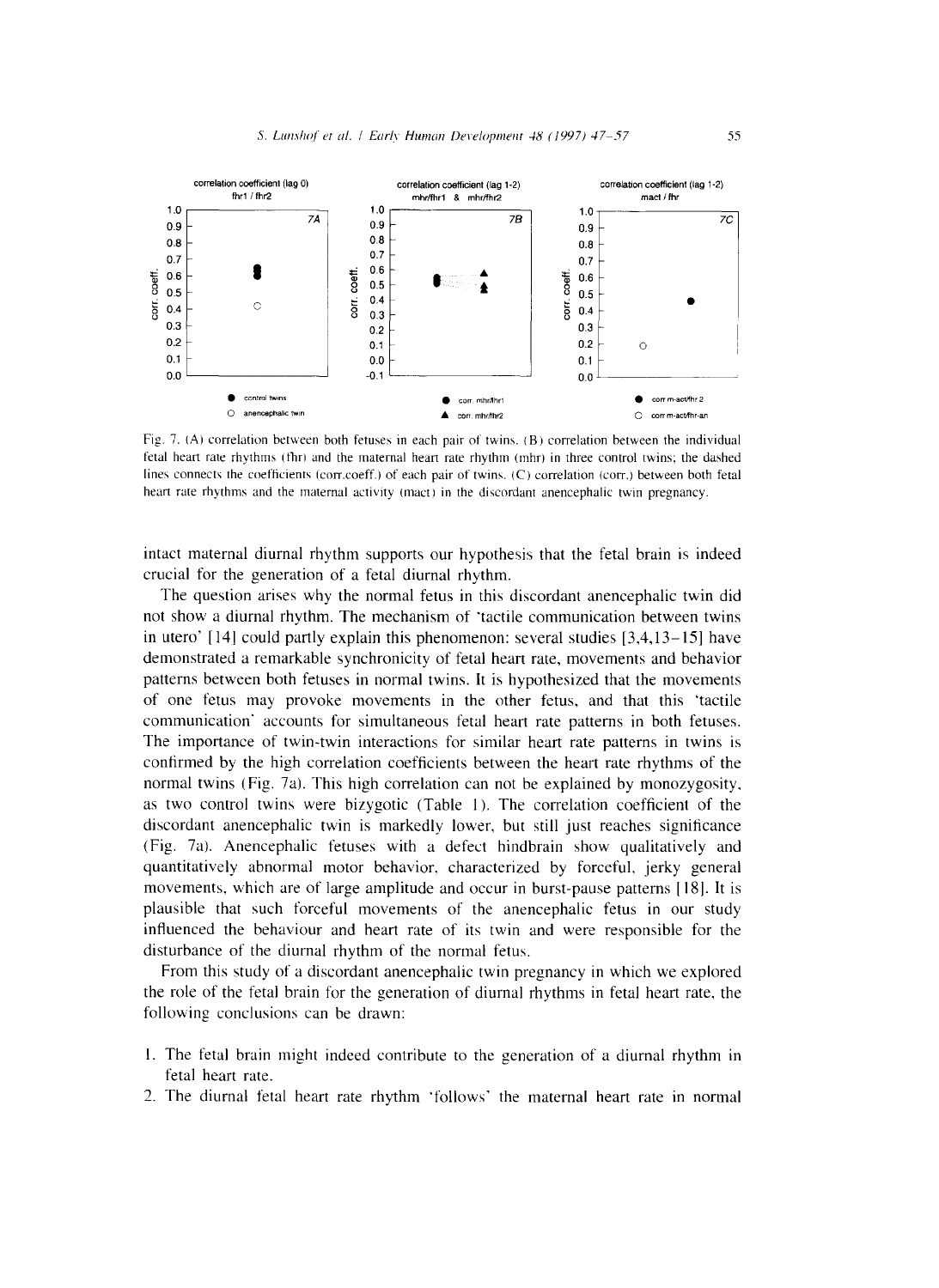pregnancy by  $1-2$  h. Although the exact mechanism still remains unknown, the absence of such a correlation in the anencephalic fetus suggests that the 'fetal brain' is the intermediatory factor between maternal input signals and the expression of overt fetal diurnal rhythms.

3. The demonstrated influence of the anencephalic twin on its normal twin, as well as the high correlation between co-twins strenghtens the hypothesis of 'tactile communication' between twins.

#### **Acknowledgments**

We gratefully acknowledge Joke Bais, resident; Hans van der Slikke and Hans Doornbos, gynaecologists, and M.J. Becker, pathologist (hospital 'de Heel', Zaandam) for their contributions to this study. We wish to thank Otto Bleker and Joke Kok for critically reading the manuscript and Wilma Verweij for correcting the English.

#### **References**

- [1] Arduini, D., Rizzo, G., Parlati, E., Dell'Acqua, S., Romanini, C. and Mancuso, S. (1987): Loss of circadian rhythms of fetal behaviour in a totally adrenalectomized pregnant woman. Gynecol. Obstet. Invest., 23, 226-229.
- [2] Bingham, C., Arbogast, B., Guillaume, G.C., Lee, J.K. and Halberg, F. (1982): Inferential statistical methods for estimating and comparing cosinor parameters. Chronobiologia, 9, 397-439.
- [3] Devoe, L.D. and Azor, H. (1981): Simultaneous nonstress FHR testing in twin pregnancy. Obstet. Gynecol., 58, 450-455.
- [4] Gallagher, M.W., Costigan, K. and Johnson, T.R.B. (1992): Fetal heart rate accelerations, fetal movement, and fetal behavior patterns in twin gestations. Am. J. Obstet. Gynecol., 167, 1140-1144.
- [5] Kurauchi, O., Ishida, T., Ohno, Y., Ando, H., Nomura, S. and Mizutani, S. (1995): Serial fetal heart rate monitoring in monozygotic twin, one of which was anencephalic. Arch. Gynecol. Obstet., 256,  $53 - 56$ .
- [6] Mirmiran, M., Kok, J.H., Boer, K. and Wolf, H. (1992): Perinatal development of human circadian rhythms: role of the foetal biological clock. Neurosci. Biobehav. Rev., 16, 371-378.
- [7] Mirmiran, M., Overdijk, H., Witting, W., Klop, A. and Swaab, D.F. (1987): A method for recording and analysing circadian rhythms in man. J. Neurosci. Methods, 25, 209-214.
- [8] van der Moer. P.E., Gerretsen, G. and Visser, G.H.A. (1985): Fixed fetal heart rate pattern after intrauterine accidental decerebration. Obstet. Gynecol., 65. 125-127.
- [9] Monk. T.H. and Fort, A. (1982): 'Cosina': a cosine curve fitting program for small computers. Int. J. Chronobiol., 8, 193-224.
- [10] Patrick, J., Campbell, K., Carmichael, L. and Probert, C. (1982a): Influence of maternal heart rate and gross fetal body movements on the daily pattern of fetal heart rate near term. Am. J. Obstet. Gynecol., 144.533-538.
- [11] Patrick, J., Campbell, K., Carmichael, L., Natale, R. and Richardson, B. (1982b): Patterns of gross fetal body movements over 24-hour observation intervals during the last 10 weeks of pregnancy. Am. J. Obstet. Gynecol., 142, 363-371.
- [12] Reppert. S.M. (1992): Prenatal development of a hypothalamic biological clock. In: The Human Hypothalamus in Health and Disease, Progress in Brain Research, Vol. 93, pp. 119-132. Editors: D.F. Schwaab, M.A. Hofman, M. Mirmiran, R. David and F.W. van Leeuwen. Elsevier, Amsterdam.